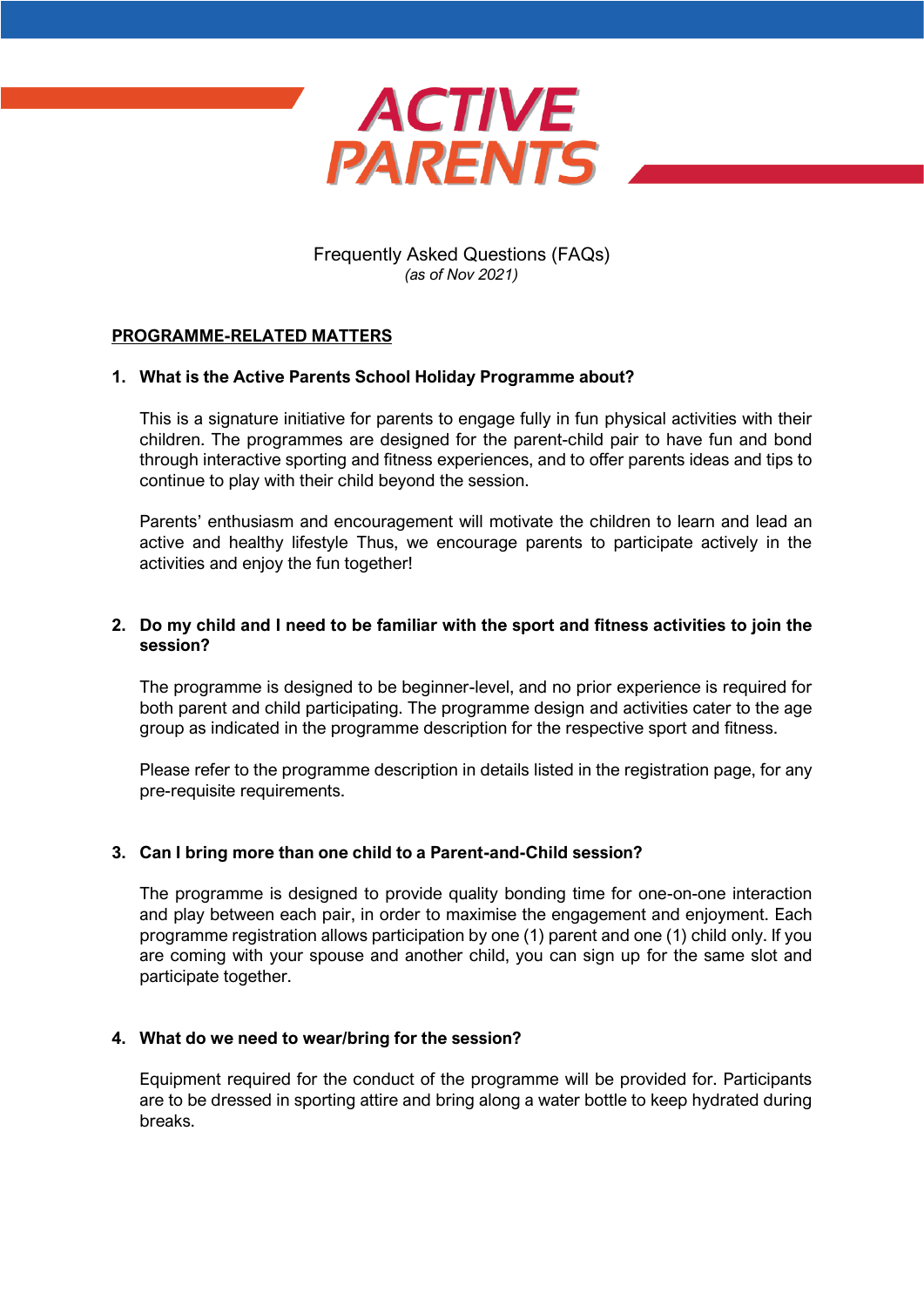

## **REGISTRATION AND PAYMENT MATTERS**

### **5. How do I register for the programme?**

You may register using your child's ActiveSG account via the following methods,

- i. ActiveSG mobile app/website
- ii. Guest Services Office at all ActiveSG Sport Centres

Please note that programme must be registered using the ActiveSG account of actual attendee (child). Registration is non-transferrable because by signing up for the programme, the participant agrees to the Warranties and Indemnities.

Parents are to also ensure the personal particulars (e.g., email address and mobile number) of your child's ActiveSG account are up to date. This will allow the Active Parents' team to contact you to inform of any pre-programme details or updates (if any).

### **6. If my child currently does not have an ActiveSG account, how do I register?**

For children below 12 years old, you will be required to create an ActiveSG supplementary account for them, tagged to the accounts of their parents/guardians via the following methods,

i. Creation of Supplementary Account via [ActiveSG website](https://members.myactivesg.com/)

| Step 1:                                                                                                                           | Click on "Supplementary Accounts"                                                                                                                                                                                                 | Step 2:                                                                                                                           | Click on "Add supplementary accounts"                                                                                                                                                                                                                                                                                                                                                                                                                                                                                                                                                                                       |
|-----------------------------------------------------------------------------------------------------------------------------------|-----------------------------------------------------------------------------------------------------------------------------------------------------------------------------------------------------------------------------------|-----------------------------------------------------------------------------------------------------------------------------------|-----------------------------------------------------------------------------------------------------------------------------------------------------------------------------------------------------------------------------------------------------------------------------------------------------------------------------------------------------------------------------------------------------------------------------------------------------------------------------------------------------------------------------------------------------------------------------------------------------------------------------|
| <b>MY ACCOUNT</b><br>EWALLET<br>MY BOOKINGS<br><b>MY FAVOURITES</b><br>MY COMPETITIONS<br><b>SUPPLEMENTARY</b><br><b>ACCOUNTS</b> | Sync your none steps tracker now! Join GameOn NILA! to win cool prizes.<br>My Account<br><b>Edit My Account</b><br>Purchased passes<br>新闻<br><b>Step Challenge</b><br><b>CLICK HERE FOR QR</b><br><b>SwimSafer</b><br><b>CODE</b> | <b>MY ACCOUNT</b><br>EWALLET<br><b>MY BOOKINGS</b><br><b>MY FAVOURITES</b><br>MY COMPETITIONS<br>SUPPLEMENTARY<br><b>ACCOUNTS</b> | Sync your phone steps tracker now! Join GameOn NILA! to win cool prizes<br>Supplementary<br>accounts<br>Add supplementary account<br>Supplementary members are children (aged 11 years and below) who have been signed up under their parents'<br>MyActiveSG memberships. Creating supplementary accounts is a convenient way for parents to include the whole family in<br>exciting sports and recreational activities. With this feature, parents can make facility bookings for their kids or sign them up<br>for fun programmes. Parents can also top up the child's eWallet balance to pay for bookings and purchases. |